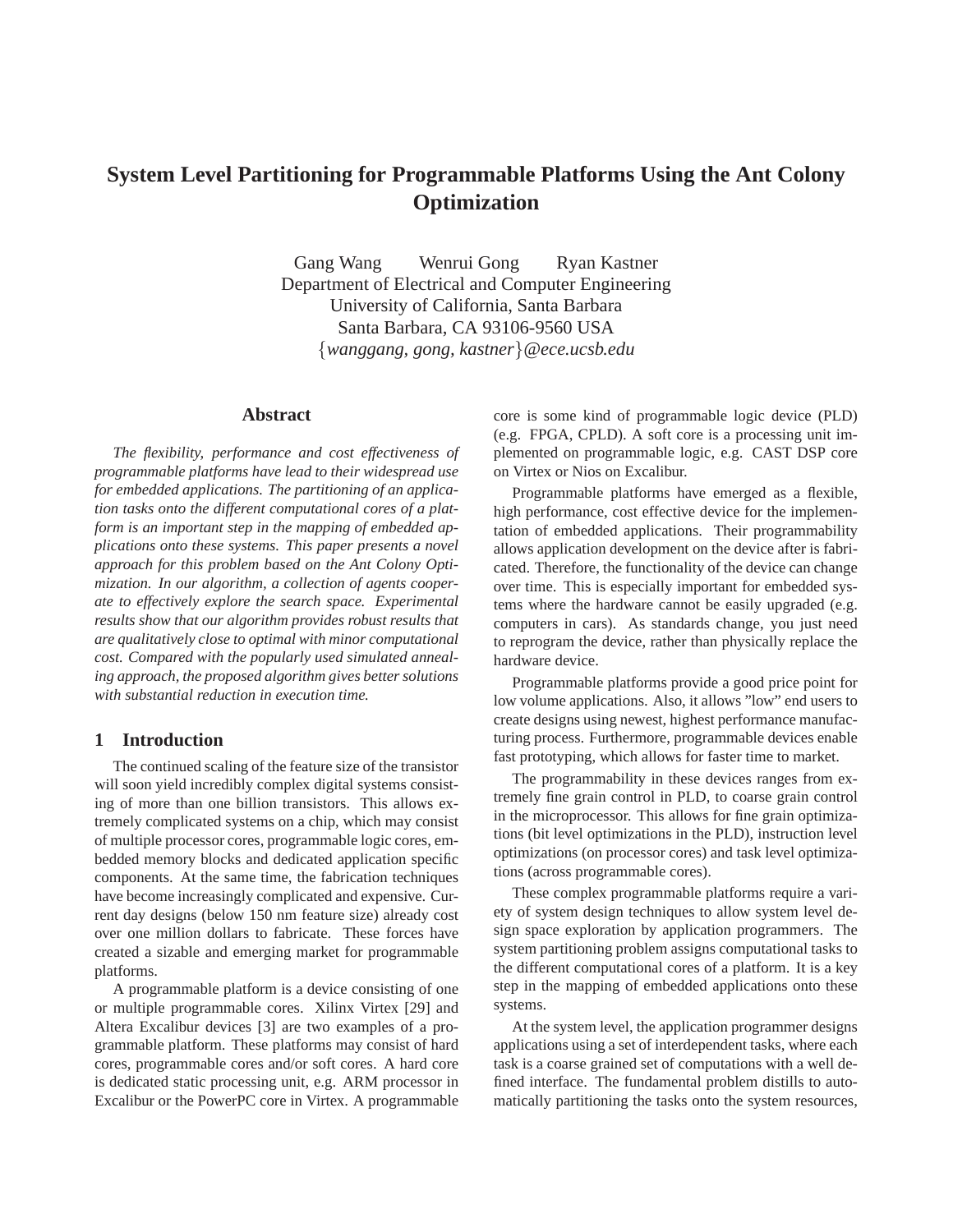while optimizing system performance methods such as execution time, hardware cost and power consumption.

Some early works investigate the hardware/software partitioning problem [13, 16, 24, 26]; it is difficult to name a clear winner [11]. Partitioning issues for system architectures with reconfigurable logic components have also been studied [4, 17, 21]. These works assume a reconfigurable device coupling with a processor core in their partitioning problem.

The partitioning problem is  $\mathcal{N}$ *P*-complete [15]. Although it is possible to use brute force search or integer linear programming (ILP) formulations [22] for small problem instances, in the general case, the optimal solution is computationally intractable. Different heuristic methods have been proposed to try to effectively provide suboptimal solutions for the problem [13, 19, 12, 18, 1, 27]. These methods use a range of heuristics, including Simulated Annealing, Genetic Algorithm, Tabu Search, and Kernighan/Lin approach.Wiangtong *et al.* [28] compared three popularly used heuristic methods for the system level partitioning problem, and provided a good survey on the motivation of using task level abstraction and related work. Software tools are also developed for system level partitioning. For instance, in COSYMA [8] application tasks are mapped based on simulated annealing.

In this paper, we present a novel heuristic searching approach to the system partitioning problem based on the *Ant Colony Optimization* (ACO) algorithm [10]. In the proposed algorithm, a collection of agents cooperate together to search for a good partitioning solution. Both global and local heuristics are combined in a stochastic decision making process in order to effectively and efficiently explore the search space. Our approach is truly multi-way and can be easily extended to handle a variety of system requirements.

# **2 Ant Colony Optimization**

The Ant Colony Optimization(ACO) algorithm, originally introduced by Dorigo *et al.* [10], is a cooperative heuristic searching algorithm inspired by the ethological study on the behavior of ants. It was observed [9] that ants – who lack sophisticated vision – could manage to establish the optimal path between their colony and the food source within a very short period of time. This is done by an indirect communication known as *stigmergy* via the chemical substance, or *pheromone*, left by the ants on the paths. Though any single ant moves essentially at random, it will make a decision on its direction biased on the "strength" of the pheromone trails that lie before it, where a higher amount of pheromone hints a better path. As an ant traverses a path, it reinforces that path with its own pheromone. A collective autocatalytic behavior emerges as more ants will choose the shortest trails, which in turn creates an even larger amount of pheromone on those short

trails, which makes those short trails more likely to be chosen by future ants.

The ACO algorithm is inspired by such observation. It is a population based approach where a collection of agents cooperate together to explore the search space. They communicate via a mechanism imitating the pheromone trails. One of the first problems to which ACO was successfully applied was the Traveling Salesman Problem (TSP) [10], for which it gave competitive results comparing with traditional methods. Researchers have since formulated ACO methods for a variety of traditional  $\mathcal{N}$ *P*-hard problems. These problems include the maximum clique problem the quadratic assignment problem, the graph coloring problem, the shortest common super-sequence problem, and the multiple knapsack problem [7]. ACO also has been applied to practical problems such as the vehicle routing problem, data mining and network routing problem [7].

# **3 ACO for System Partitioning**

# **3.1 Problem Definition**

A crucial step in the design of systems with heterogenous computing resources is the allocation of the computation of an application onto the different computing components. This system partitioning problem plays a dominant role in the system cost and performance.

It is possible to perform partitioning at multiple levels of abstraction. For example, operation (instruction) level partitioning is done in the Garp project [5], while the work in [28][12] are on the functional task level. In this work, we focus on partitioning at the task or functional level. One of the reasons we select the task level partitioning is that it is commonly found that a bad partitioning in the task level is hard to correct in lower level abstraction. Additionally, task level partitioning is typically requested in the earlier stage of the design so that further hardware synthesis can be performed. Another variant in partitioning algorithms is the goal for optimization. Though the model and the algorithm presented in this paper has no limit in this respect, our experimental results reported here focus on minimizing the worse case execution time with pre-defined hardware cost.

We formally define the system partitioning problem as follows. For a given system architecture, a set of computing resources are defined for the system partitioning task. We use *R* to represent this set where  $r = |R|$  is the number of resources in the system. The notation  $r_i$  ( $i = 1, \ldots, r$ ) refers to the *i*th resource *R*.

An application to be partitioned onto the system is given as a set of tasks  $T = \{t_1, \ldots, t_N\}$ , where the atomic partitioning unit is a task. A *task* is a coarse grained set of computation with a well defined interface. The precedence constraints between tasks are modeled using a task graph. A *task graph* is a directed acyclic graph (DAG)  $G = (T, E)$ , where  $T = \{t_0, t_1, \ldots, t_n\}$  is a collection of tasks, and *E* is a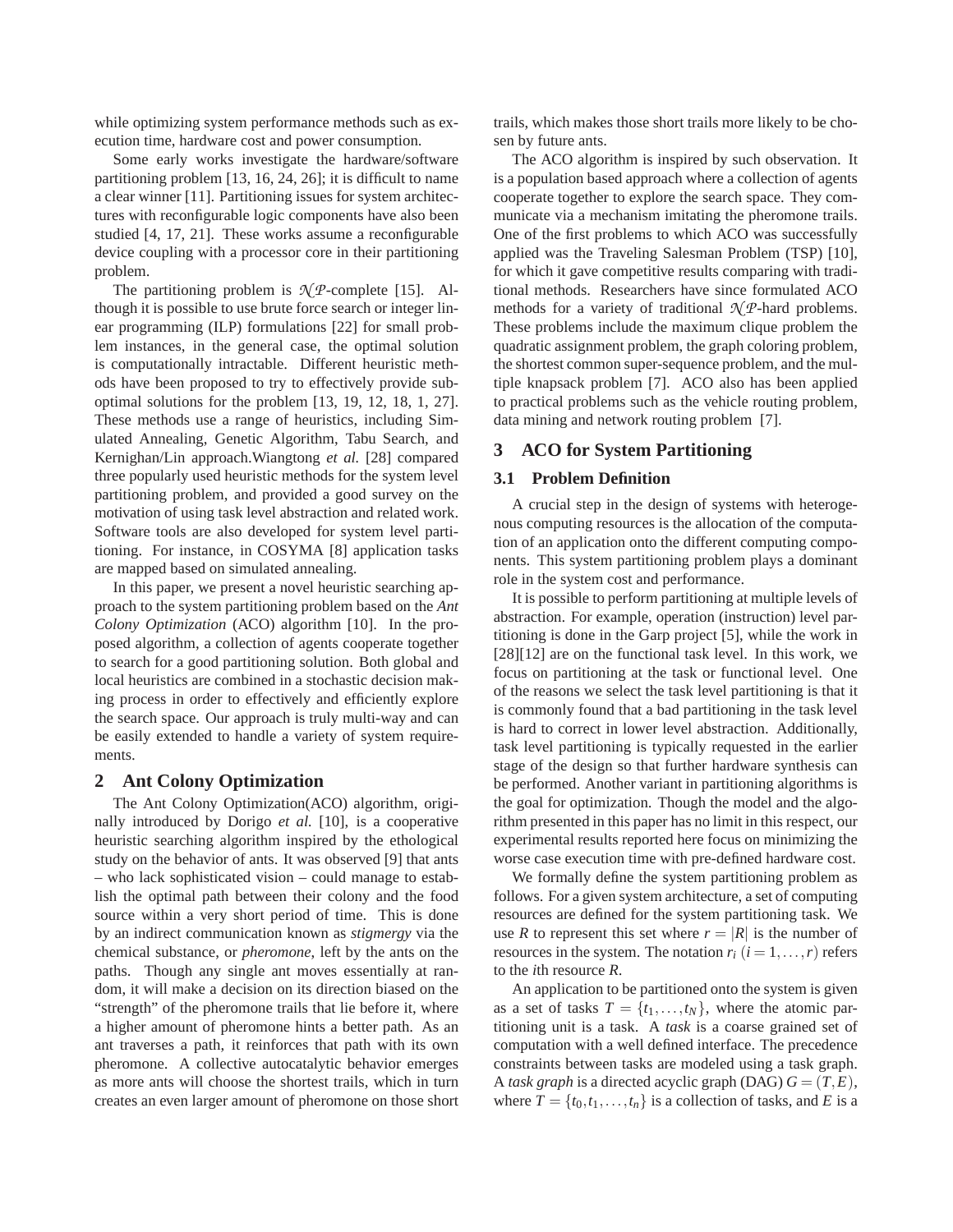set of directed edges. Each task node defines a functional unit for the program, which contains information about the computation it needs to perform. There are two special nodes  $t_0$  and  $t_n$  which are virtual task nodes. They are included for the convenience of having an unique starting and ending point of the task graph. An edge  $e_{ij} \in E$  defines an immediate precedence constraint between  $t_i$  and  $t_j$ . For a given partitioning, the execution of a task graph runs in the following way: the tasks of different precedence levels are sequentially executed from the top level down, while tasks in the same precedence level but allocated on different system components can run concurrently.

Generally, there are  $r^N$  unique partitions for a task graph of size *N*. A *feasible* partitioning is a partitioning that satisfies the system constraints. An *optimal* partitioning is a feasible partitioning that minimizes the system objective function. The multi-way partitioning problem is then defined as: Find a set of partitions  $P = \{P_1, \ldots, P_r\}$  on *r* resources, where  $P_i \subseteq T$ ,  $P_i \cap P_j = \emptyset$  for any  $i \neq j$  that minimizes a system objective function under a set of system constraints.

The objective function may be a multivariate function of different system parameters (e.g. minimiz execution time or power consumption) while system cost (e.g. cost per device must be less than \$5) is an example of a system constraint.In this work, we use the critical path execution time of a task graph as the objective function and a fixed amount of area as the constraint.

#### **3.2 Augmented Task Graph**

We further introduce the Augmented Task Graph as the underlying model for the multi-way system partitioning problem. An *Augmented Task Graph* (ATG)  $G' = (T, E', R)$ is an extension of the task graph *G*. It is derived from *G* as follows: Given a task graph  $G = (T, E)$  and a system architecture *R*, each node  $t_i \in T$  is duplicated in  $G'$ . For each edge  $e_{ij} = (t_i, t_j) \in E$ , there exist *r* directed edges from  $t_i$ to  $t_j$  in  $G'$ , each corresponding to a resource in *R*. More specifically, we have

$$
e'_{ijk} = (t_i, t_j, r_k)
$$
, where  $e_{ij} \in E$ , and  $k = 1, ..., r$ 

An edge  $e'_{ijk}$  represents the *binding* of edge  $e_{ij}$  with resource  $r_k$ . Our algorithm uses these augmented edges to make a local decision at task node  $t_i$  about the binding of the resource on task  $t_j$ <sup>1</sup>. We call this an *augmented edge*. The original task graph  $G$  is called the *support* of  $G'$ .

An example of ATG is shown in Figure 1(a) for a 3 way partitioning problem. In this case, we assume the system contains 3 computing resources, a Power PC microprocessor, a fixed size FPGA, and a digital signal processor (DSP). In the graph, the solid links indicate that the pointed task nodes are allocated to the DSP, while the dotted links for tasks partitioned onto Power PC and dot-dashed links

for FPGAs. It is easy to see that partitioning algorithm based on the ATG model can be easily adapted if more resources are available. All we need to do is add additional augmented edges in the ATG.



**Figure 1:** ATG for 3-way Partitioning

Based on the ATG model, a specific partitioning for the tasks on the multiple resources is a graph  $G_p$ , where  $G_p$  is a subgraph of *G* ′ that is isomorphic to its *support G*, and for every task node  $t_i$  in  $G_p$ , all the incoming edges of  $t_i$  are bounded with the same resource (say) *r*. Further, we say that partition  $G_p$  allocates task  $t_i$  to resource  $r$ . Figure 1(b) shows a sample partitioning for the ATG illustrated in Figure  $1(a)$ . In this partitioning, task 1, 2, and 3 are allocated onto the Power PC, task 4 is partitioned on to the DSP and task 5 for the FPGAs. As  $t_n$  is a virtual node, we do not care the status of the edge from  $t_5$  to  $t_n$ .

### **3.3 ACO Formulation for System Partitioning**

Based on the ATG model, our goal is to find a feasible partitioning  $G_p$  for  $G'$ , which provides the optimal performance subject to the predefined system constraints. We introduce a new heuristic method for solving the multi-way system partitioning problem using the ACO algorithm. Essentially, the algorithm is a multi-agent<sup>2</sup> stochastic decision making process that combines local and global heuristics during the searching process. Each agent traverses the ATG and attempts to create a feasible partitioning by selecting the next move probabilistically according to the combined heuristics. The quality of the solution is measured by the overall execution time of the ATG, from  $t_0$  to  $t_n$ , together with the consideration of the predefined constraints, such as hardware area cost limit. The quality measurement is used to reinforce the *good* solutions. The global heuristic information is distributed as pheromone trails on the edges of the ATG.

The proposed algorithm proceeds as follows:

1. Initially, associate each augmented edge  $e'_{ijk}$  in the ATG with a pheromone  $\tau_{ijk}$ , a global heuristic indi-

<sup>&</sup>lt;sup>1</sup>This will be further explained in Section 3.3

<sup>&</sup>lt;sup>2</sup>We use the terms "agent" and "ant" interchangeably.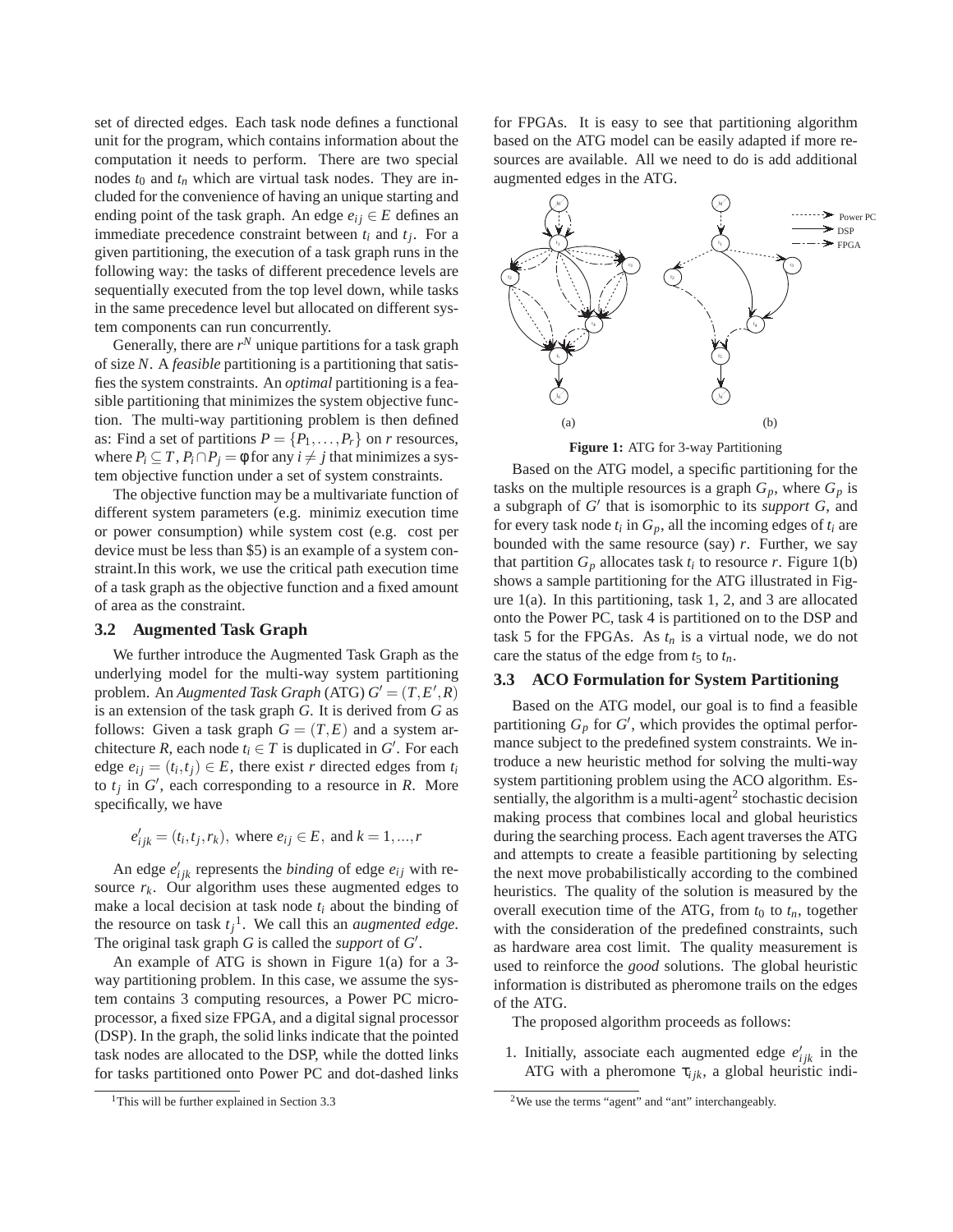cating the favorableness for selecting the corresponding resource; the value of the pheromone on each augmented edge is initially set at the value  $\tau_0$ ;

- 2. Put *m* ants on task node  $t_0$ ;
- 3. Each ant crawls over the ATG to create a feasible partitioning  $P^{(l)}$ , where  $l = 1, \ldots, m$ ;
- 4. Evaluate the partitions generated by each of the *m* ants. The quality of a particular partition  $P^{(l)}$  is measured by the overall execution time  $time_{P^{(l)}}$ .
- 5. Update the pheromone trails on the edges as follows:

$$
\tau_{ijk} \leftarrow (1-\rho)\tau_{ijk} + \sum_{l=1}^m \Delta \tau_{ijk}^{(l)}
$$

where  $0 < \rho < 1$  is the evaporation ratio,  $k = 1, \ldots, r$ , and

$$
\Delta \tau_{ijk}^{(l)} = \begin{cases} Q/time_{p(l)} & \text{if } e'_{ijk} \in P^{(l)} \\ 0 & \text{otherwise} \end{cases}
$$

and *Q* is a fixed constant to control the delivery rate of the pheromone.

6. If the ending condition is reached, stop and report the best solution found. Otherwise go to step 2.

Step 3 is an important part in the proposed algorithm. It describes how an individual ant "crawls" over the ATG and generates a solution. In step 3, each ant traverses the graph in a topologically sorted manner in order to satisfy the precedence constraints of task nodes. The trip of an ant starts from  $t_0$  and ends at  $t_n$ , the two virtual nodes that do not require allocation. By visiting the nodes in the topologically sorted order, we insure that every predecessor node is visited before we visit the current node and that every incoming edge to the current node has been evaluated.

At each task node  $t_i$  where  $i \neq n$ , the ant makes a probabilistic decision on the allocation for each of its successor task nodes *t<sup>j</sup>* based on the pheromone on the edge. The pheromone is manipulated by the distributed global heuristic  $\tau_{ijk}$ ) and a local heuristic such as the execution time and the area cost for a specific assignment of the successor node. More specifically, an ant at  $t_i$  guesses that node  $t_j$  be assigned to resource  $r_k$  according to the probability:

$$
\mathsf{p}_{ijk} = \frac{\tau_{ijk}^{\alpha} \eta_{jk}^{\beta}}{\sum_{l=1}^{r} \tau_{ijl}^{\alpha} \eta_{jl}^{\beta}}
$$

Here  $\eta_{jk}$  is the local heuristic if  $t_j$  is assigned to resource  $r_k$ . In our work, we simply use the inverse of the cost of having task  $t_j$  allocated to resource  $r_k$ . It is intuitive to notice that the probability  $p_{ijk}$  favors an assignment that yields smaller local execution time and area cost, and an

assignment that corresponds with the stronger pheromone. We focus on achieving the optimal execution time subject to hardware area constraint, therefore a simple weighted combination is used to estimate the cost:

$$
cost_{jk} = w_t \cdot time_{jk} + w_a \cdot area_{jk}
$$

where *time*<sub>*jk*</sub> and *area*<sub>*jk*</sub> are the execution time and hardware area cost estimates, constants  $w_t$  and  $w_a$  are scaling factors to normalize the balance of the execution time and area cost.

Upon entering a new node  $t_j$ , the ant also has to make a decision on the allocation of the task node *t<sup>j</sup>* based on the guesses made by all of the immediate precedents of *tj* . It is guaranteed those guesses are already made since that the ant travels the ATG in a topologically sorted manner. Different strategies can be used. For example, we can simply make the assignment based on the vote of the majority of the guesses. In our implementation, this decision is again made probabilistically based on the distribution of the guesses, i.e. the possibility of assigning  $t_j$  to  $r_k$  is:

$$
p_{jk} = \frac{\text{count of guess } r_k \text{ for } t_j}{\text{count of immediate precedents of } t_j}
$$

The above decision making process is carried by the ant until all the task nodes in the graph have been allocated.

At the end of each iteration, the pheromone trails on the edges are updated according to Step 5. First, a certain amount of pheromone is evaporated. From optimization point of view, the evaporation step helps the system escape from local minimums. Secondly, the *good* edges are reinforced. This reinforcement creates additional pheromone on the edges that are included on partition solutions that provide shortest execution time for the task graph. In each run of the algorithm, multiple iterations of the above steps are conducted until we reach the ending condition predefined.

#### **3.4 Extensibility**

Though detailed discussion on this topic is beyond the scope of this paper, it is worth mentioning that the above algorithm can be easily extended to fit different system requirements. For example, it is common that certain tasks are predetermined or preferred to run on certain resources. By modifying the decision strategy in step 3, we can easily accommodate this by either forcing a certain selection or biasing the chance for it to be chosen. Better local cost estimation model can be introduced and integrated as the local heuristics. Similarly, different target objective functions can be applied as the global heuristics bounded with the augmented edges. Other global information, such as profiling statistics on the tasks can also be considered in the same manner. Also, one can modify the proposed algorithm to handle different communication channels, each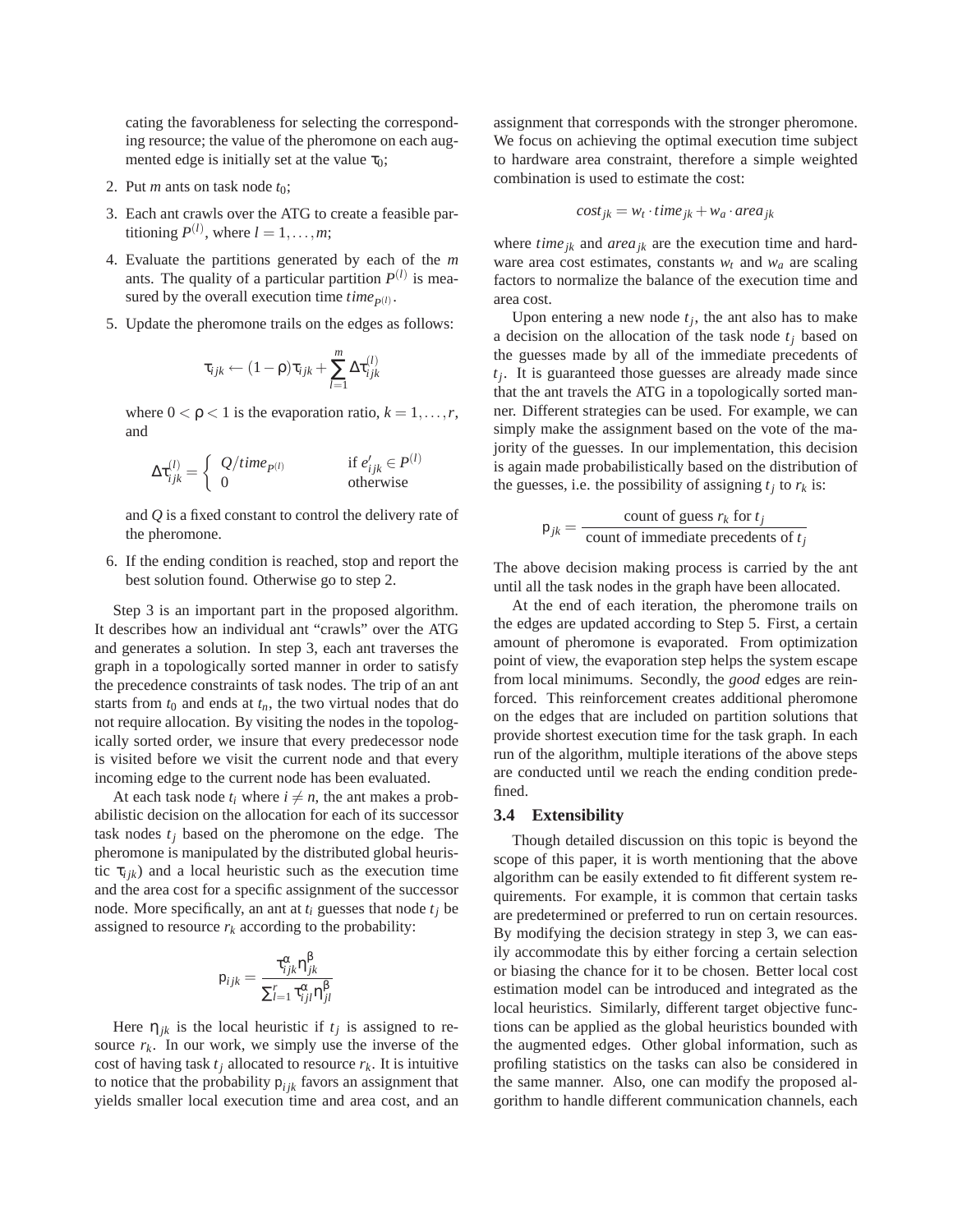with a different bandwidth and latency. These channels can either be associated with the augmented edges if they are bounded with the hardware configuration, or may be treated as a task attribute if the task can only use one certain type channel.

# **4 Testing Environment**

# **4.1 Target Architecture and Benchmarks**

Our experiments address the partitioning of multimedia applications on to a programmable, multiprocessor system platform. The target architecture contains one general purpose hard processor core, a soft DSP core, and one programmable core. The architecture is shown in Figure 2.



**Figure 2:** Target architecture

This model is similar to the Xilinx Virtex II Pro Platform FPGA [29], which contains up to four hard CPU cores, 13,404 configurable logic blocks (CLBs) and other peripherals. In our work, we target a system containing one PowerPC 405 RISC CPU core, separate data and instruction memory, and a fixed amount of reconfigurable logic with a capacity of 1,232 CLBs, among which, 724 CLBs are available to be used as general purpose reconfigurable logic (FPGA), and the remaining 508 CLBs embed an FPGA implementation (soft core) of the TMS320C25 DSP processor core [6]. Programmable routing switches provide communication between the different system resources.

This system imposes several constraints on the partitioning problem. The code length of both the PowerPC processor and the DSP processor must be less than the size of the instruction memory, and the tasks implemented on FP-GAs must not occupy more than the total number of available CLBs. The execution time and required resources for each task on different resources depends on the implementation of the task. We assumed the tasks are static and precomputed. The communication time cost between interfaces of different processors, such as the interface between the PowerPC and the DSP processor, are known a priori.

Tasks allocated on either the PowerPC processor or the DSP processor are executed sequentially subject to the precedence constraints within the task (i.e. instruction level precedence constraints). Both the potential parallelism among the tasks implemented on FPGAs and the potential parallelism among all the processors are explored, i.e. concurrent tasks may execute in parallel on the different system resources. However, no hardware reuse between tasks assigned to FPGAs is considered. This would make

an interesting extension to our work, however, it is outside the scope of this paper. The system constraints are used to determine whether a particular partition solution is feasible. For all the feasible partitions that do not exceed the capacity constraints, the partitions with the shortest execution time are considered the best.

Our experiments are conducted in a hierarchical environment for system design. An application is represented as a task graph in the top level. The task graph, formally described in Section 3.1, is a directed acyclic graph, which describes the precedence relationship between the computing tasks. A task node in the task graph refers to a function, which could be written in high-level languages, such as C/C++. It is analyzed using the SUIF [2] and Machine SUIF [23] tools; the result is imported in our environment as a control/data-flow graph (CDFG). CDFG reflects the control flow in a function, and may contain loops, branches, and jumps. Each node in CDFGs is a basic block, or a set of instructions that contains only one control-transfer instruction and several arithmetic, logic, and memory instructions.

Estimation is carried out for each task node to get performance characteristics, such as execution time, software code length, and hardware area. Based on the specification data of Virtex II Pro Platform FPGA [29] and the DSP processor core [6], we get the performance characteristics for each type of operations. Using these operation (instruction) characteristics, we estimate the performance of each basic block. This information for each task node is used to evaluate a partitioning solution. In each time an ant finds a candidate solution, we perform a critical path-based scheduling over the entire task graph to determine the minimum execution time. Additionally, we estimate the hardware cost and software code length for each task node. The software code length is estimated based on the number of instructions needed to encode the operations of the CDFG. The hardware is scheduled using ASAP scheduling. Based on that we can determine the approximate area needed to implement the task on the reconfigurable logic. We assume that there is no hardware reuse between different tasks.

We create a task level benchmark suite based on the MediaBench applications [20]. Each testing example is formed via a two step process that combines a randomly generated DAG with real life software functions. In order to better assess the quality of the proposed algorithm while the application scales, task graphs of different sizes are generated. For a given task graph, the computation definitions associated with the task nodes are selected from the same application within the MediaBench test suite.

### **4.2 Experimental Results**

# **4.2.1 Absolute Quality Assessment**

When the task graph size is not too big, it is possible to achieve definitive quality assessment for the proposed algorithm by first conducting brute force search on the given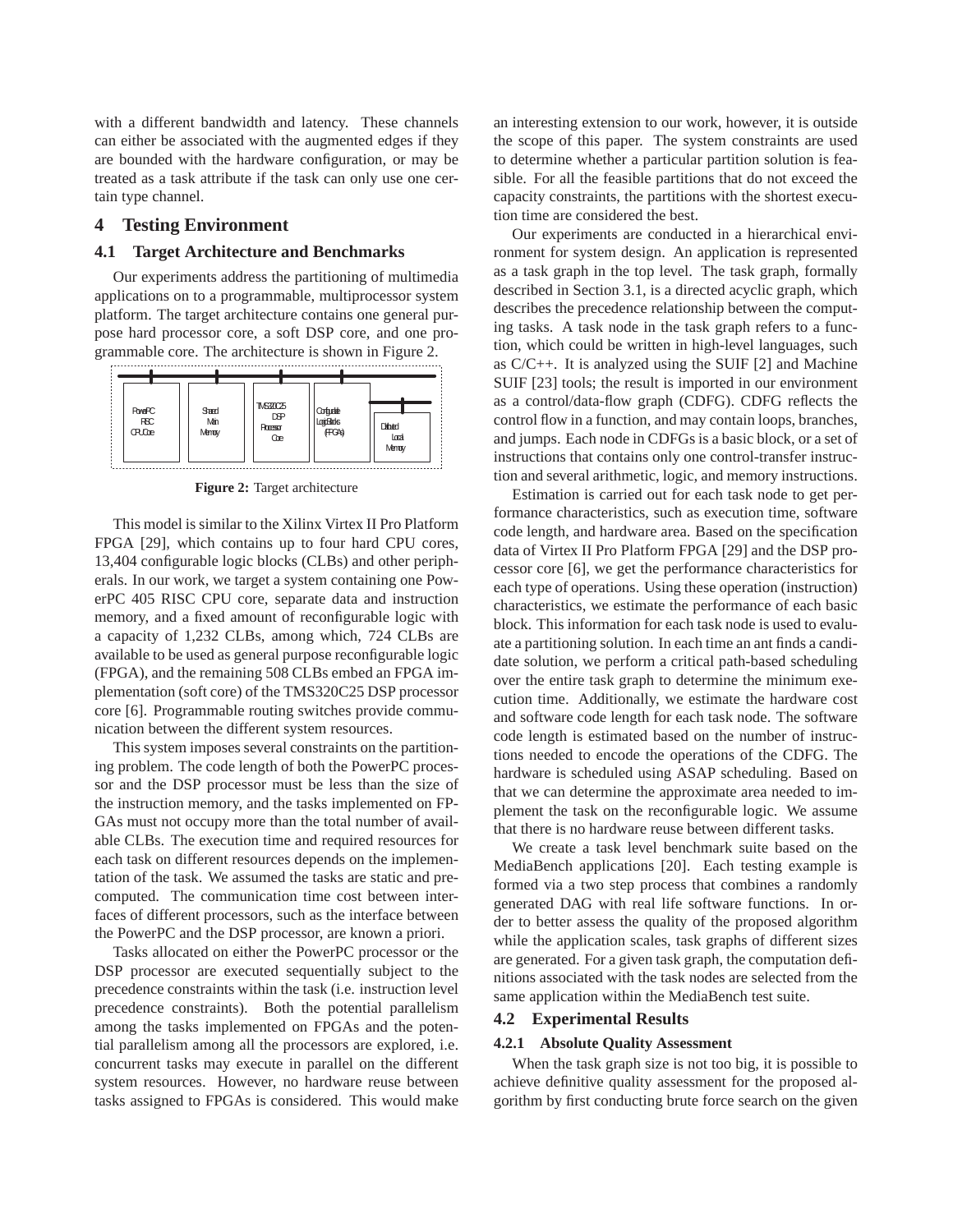problem. In our experiments, we apply the proposed ACO algorithm on the task benchmark set and evaluate the results with the statistics computed via the brute force search. We give 100 run of the ACO algorithm on each DAG in order to obtain enough evaluation data. For each run, the ant number is set as the average branch factor of the DAG. As a stopping condition, the algorithm is set to iterate 50 times i.e.  $I = 50$ . The solution with the best execution time found by the ants is reported as the result of each run. In all the experiments, we set  $\tau_0 = 100$ ,  $Q = 1,000$ ,  $\rho = 0.8$ ,  $\alpha = \beta = 1$ ,  $w_t = 1$  and  $w_a = 2$ .

Figure 3 shows the cumulative distribution of the number of solutions found by the ACO algorithm plotted against the quality of those solutions for different problem sizes. The x-axis gives the solution quality compared to the overall number of solutions. The y-axis gives the total number of solutions (in percentage) that are worse than the solution quality. For example, looking at the x-axis value of 2% for size 13, less than 10% of the solutions that the ACO algorithm found were outside of the top 2% of the overall number of solutions. In other words, over 90% of the solutions found by the ACO algorithm are within 2% of all possible partitions. The number of solutions drops quickly showing that the ACO algorithm finds very good solutions in almost every run. In our experiments, 2,163 (or 86%) solutions found by ACO algorithm are within the top 0.1% range. Totally 2,203 solutions, or 88.12% of all the solutions, are within the top 1% range. The figure indicates that a majority of the results are qualitatively close to the optimal.



**Figure 3:** Result quality measured by top percentage

We also evaluate the capability of the algorithm with regard to discovering the optimal partition. In this test, our benchmarks contain task graphs with 13, 15 and 17 nodes and for each size there are 25 different testcases. We first perform the brute force search on each test case, which provides the optimal execution time and the number of partitions that achieve this execution time for the

testcase. Based on this information, we can derive theoretical possibility of finding an optimal partition if random sampling is applied. When the task graph size is 13, for a search space with a size of  $3^{13} = 1,594,323$ , it is shown that over 2,500 runs across the 25 testcases, ACO algorithm found the optimal execution time 2,163 times. Based on this, the probability of finding the optimal solution with our algorithm for these task graphs is 86.44%. Related to this, we found that for 17 testing examples, or 68% of the testing set, our algorithm discovers the optimal partition every time in the 100 runs. This indicates that the proposed algorithm is statistically robust in finding close to optimal solutions. Similar analysis holds when task graph size is 15 or 17.

#### **4.2.2 Compare with Simulated Annealing**

In order to further investigate the quality of the proposed algorithm, we compared the results of the ACO algorithm with that of the simulated annealing (SA) approach. Our SA implementation is similar to the one reported in [28]. In our experiments, the most commonly known and used geometric cooling schedule [28] is applied and the temperature decrement factor is set to 0.9. Figure 4 compares the ACO results against that achieved by the SA search sessions of different iteration numbers. The graph is illustrated in the same way as Figure 3. Here SA50 has roughly the same execution time of the ACO, while respectively, SA500 and SA1000 runs approximately 10 times and 20 times longer. We can see that with substantial less execution time, the ACO algorithm achieves better results than the SA approach, even when it is compared with a much more exhaustive SA session such as SA1000.



**Figure 4:** Comparing ACO with SA

When the problem size gets large, it becomes impossible to perform the brute force search to find the true optimal solution. However, we can still assess the quality of the proposed algorithm by comparing the relative difference between its results with that obtained with other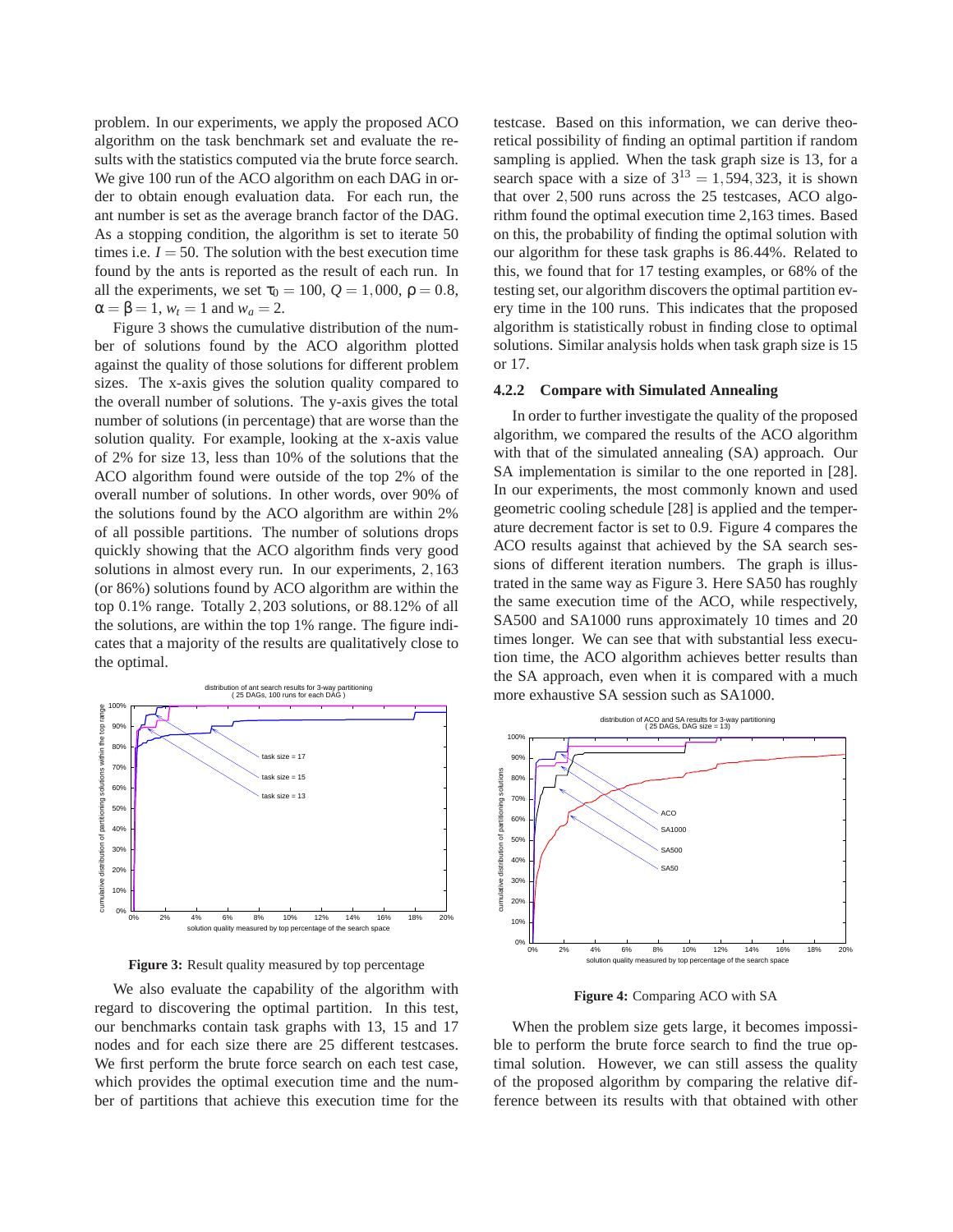popularly used heuristic methods. Figure 5 shows the cumulative result quality distribution curves for task graphs with 25 nodes. The x axis now reads as the percentage difference on time performance of the partition found by the corresponding algorithm with respect to the *best* execution time over all the experiments. Here the ACO and SA500 take the same amount of execution time, while SA5000 runs at about 10 time longer. It is shown that ACO outperforms SA500 while a much more expensive SA performs comparably.



**Figure 5:** ACO, SA and ACO-SA on big size problem

#### **4.2.3 Hybrid ACO with Simulated Annealing**

One possible explanation for the proposed ACO approach to outperform the traditional SA method with regard to short computing time is that in the formulation of the SA algorithm, the problem is modeled with a flat representation, i.e. the task/resource partitioning is characterized as a vector, of which each element stores an individual mapping for a certain task. This model yields simplicity, while loses critical structural relationship among tasks comparing with the ATG model. This further makes it harder to effectively use structural information during the selection of neighbor solutions. For example, in the implementation tested, the internal correlation between tasks is fully ignored. To compensate for this, SA suffers from lengthy low temperature cooling process.

Another problem of SA, which may be more related with the stability of the results' quality than the long computing time, is its sensitivity to the selection of the initial seed solution. Starting with different initial partitions may lead to final results of different quality, besides the possibility of spending computing time on unpromising parts of the search space.

On the other hand, the ACO/ATG model makes effective use of the core structural information of the problem. The autocatalytic nature of how the pheromone trails are updated and utilized makes it more attractive in discovering

"good" solutions with short computing time. However, this very behavior raises stagnation problem. For example, it is observed that allowing extra computing time after enough iterations of the ACO algorithm does not have significant benefit regarding to the solution quality. This stagnation problem has been discussed in other works [14, 25] and special problem-dependent recovery mechanisms have to be formulated to ease this artifact.

These complementary characteristics of the two methods motivate us to investigate a hybrid approach that combines the ACO and SA together. That is to use the ACO results as the initial seed partitions for the SA algorithm, it is possible for us to achieve even better system performance with a substantially reduced computing cost. In Figure 5, curve ACO-SA500 shows the result of this approach. It achieves definitively better results comparing with that of SA5000 while only taking 20% of its running time. Similar result holds for task graphs of with bigger size, such as 50 and 100 (For a test case with 100 task node, the computing time can be reduced from about 2 hours to 18 minutes using the hybrid ACO-SA approach).

Overall, we summarize the result quality comparison with Table 1 for large problem instances. It compares the average result qualities reported by ACO, SA500, SA5000 and the hybrid method ACO-SA500. The data is normalized with that obtained by SA500, and the smaller the better. It is easy to see that ACO always outperforms the traditional SA even when SA is allowed a much longer execution time, and the ACO-SA approach provides the best average results consistently with great runtime reduction.

|              | SA <sub>500</sub> | ACO  | SA5000 | $ACO-SA500$ |
|--------------|-------------------|------|--------|-------------|
| (run time)   | (t)               | (t)  | (10t)  | (2t)        |
| $size = 25$  |                   | 0.86 | 0.90   | 0.85        |
| $size = 50$  |                   | 0.81 | 0.94   | 0.77        |
| $size = 100$ |                   | 0.84 | 0.92   | 0.80        |

**Table 1:** Average Result Quality Comparison

# **5 Conclusion**

In this work, we presented a novel heuristic searching method for the system partitioning problem based on the ACO algorithm. Our algorithm works as a collection of agents work collaboratively to explore the search space. A stochastic decision making strategy is proposed in order to combine global and local heuristics to effectively conduct this exploration. We introduced the Augmented Task Graph concept as a generic model for the system partitioning problem. Our approach is truly multi-way and can be easily extended to handle a variety of system requirements.

Preliminary results over our test cases for a 3-way system partitioning task showed promising results. The proposed algorithm consistently provided near optimal partitioning results over tested examples with very minor computational cost. Our algorithm is more effective in finding